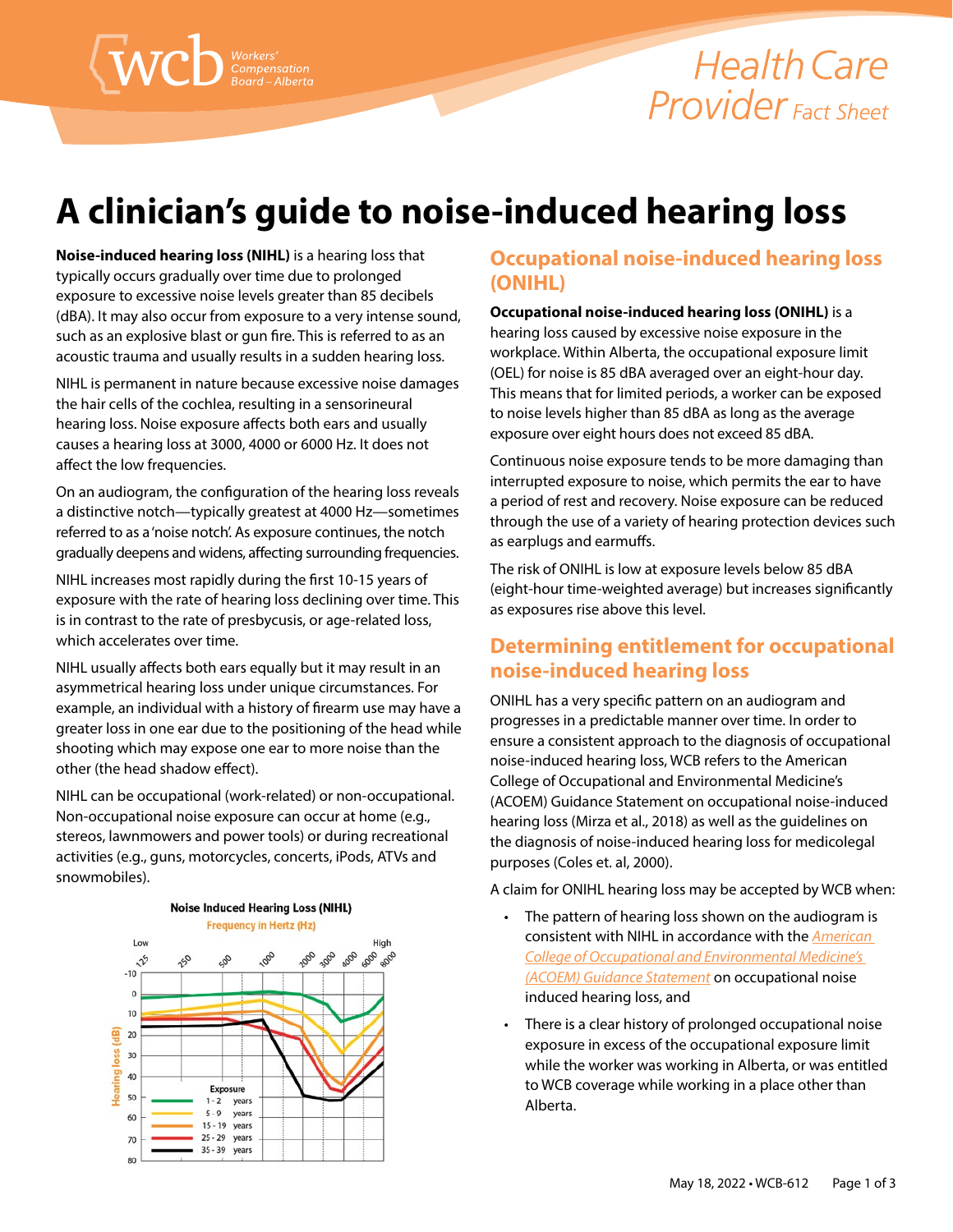## **Health Care Provider Fact Sheet**

**A clinician's guide to noise-induced hearing loss** *(continued)*

### **WCB considers the following characteristics typical of ONIHL, in accordance with the ACOEM guidelines:**

- The hearing loss is sensorineural.
- The hearing loss occurs in both ears.
- The hearing loss is similar in both ears.
- The first sign of ONIHL is a notch on the audiogram at 3000, 4000 or 6000 Hz with recovery at 8000 Hz.
- The notch initially develops at 3000, 4000 or 6000 Hz and affects adjacent frequencies with continued noise exposure. As exposure continues, the notch gradually deepens and widens.
- In the early stages of NIHL, the average hearing thresholds in the lower frequencies at 500, 1000 and 2000 Hz is better than the average thresholds at 3000, 4000 and 6000 Hz, and the hearing level at 8000 Hz is better than the deepest part of the notch. This is in contrast to presbycusis (age-related hearing loss), which produces gradual, down-sloping pattern of high-frequency hearing loss with no recovery at 8000 Hz.
- Noise exposure does not produce a loss greater than 40 dBHL in the lower frequencies.
- Noise exposure does not produce a loss greater than 75 dBHL at high frequencies.
- Hearing loss due to noise exposure increases most rapidly during the first 10 - 15 years of exposure. The rate of hearing loss decelerates as the hearing thresholds increase.
- Noise-induced hearing loss does not progress after the noise exposure is discontinued.
- In the absence of noise or other medical conditions, changes in hearing follow the same degree and rate as age-related hearing changes in the general population.
- Word recognition scores are usually fairly good (greater than 75%).

### **WCB does not consider the following characteristics typical of ONIHL:**

- Hearing loss in the low to mid-frequencies.
- Hearing loss is flat across frequencies.
- There is a profound hearing loss (greater than 80 dBA).
- The hearing loss is asymmetric (greater in one ear).
- Rapid hearing loss late in a working career (ONIHL develops gradually, but most rapidly in the first 10 - 15 years of exposure).
- Hearing loss progresses significantly in spite of appropriate hearing protection.
- Hearing loss does not continue to deteriorate after noise exposure is removed. Hearing loss that occurs after the noise exposure is removed is related to other factors.
- Hearing loss that occurs during exposure to noise levels below 85 dBA (eight-hour time-weighted average) is not noise-related.

#### **Cause and effect relationship**

To establish a cause and effect relationship between noise exposure and hearing loss, the pattern and progression of the audiogram(s) must be consistent with the characteristics of occupational noise induced hearing loss. Additional factors that are considered include:

**• The client's age.** The pattern and progression of age-related hearing loss (ARHL) is different than that of NIHL. ARHL is characterized by a gradually sloping pattern. The hearing loss usually begins in the high frequencies, then progresses to the middle and low frequencies with advancing age. The rate of hearing loss begins slowly and accelerates over time, especially after age 60.

In the absence of noise exposure and other non-occupational etiology, hearing loss follows the same degree and rate as age-related hearing changes in the general population. Research shows that by age 80, there is no difference in hearing between noise exposed and non-noise exposed populations.